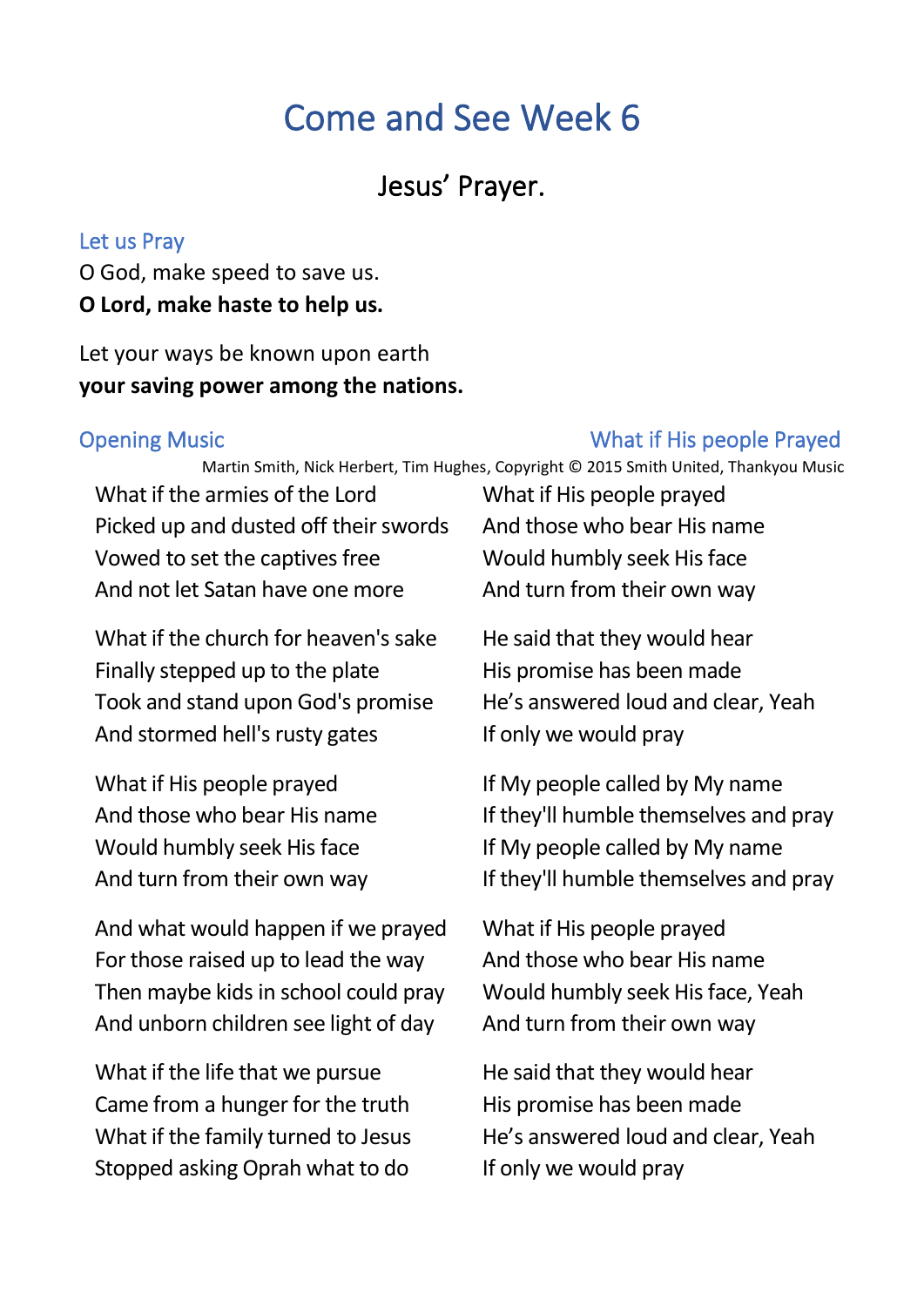That this evening may be holy, good and peaceful, let us pray with one heart and mind.

#### *Silence is kept*

As our evening prayer rises before you, O God, **so may your mercy come down upon us to cleanse our hearts and set us free to sing your praise now and for ever. Amen**

#### Beginning to talk

Any thought from our journey through the Lord's Prayer? Did anyone write a prayer based on the Lord's prayer?

#### Reading – John 17

 $1$  After Jesus said this, he looked toward heaven and prayed: "Father, the hour has come. Glorify your Son, that your Son may glorify you.  $2$  For you granted him authority over all people that he might give eternal life to all those you have given him.  $3$  Now this is eternal life: that they know you, the only true God, and Jesus Christ, whom you have sent. <sup>4</sup> I have brought you glory on earth by finishing the work you gave me to do. <sup>5</sup> And now, Father, glorify me in your presence with the glory I had with you before the world began. <sup>6</sup> "I have revealed you to those whom you gave me out of the world. They were yours; you gave them to me and they have obeyed your word.  $7$  Now they know that everything you have given me comes from you. <sup>8</sup> For I gave them the words you gave me and they accepted them. They knew with certainty that I came from you, and they believed that you sent me. <sup>9</sup> I pray for them. I am not praying for the world, but for those you have given me, for they are yours. <sup>10</sup> All I have is yours, and all you have is mine. And glory has come to me through them. <sup>11</sup> I will remain in the world no longer, but they are still in the world, and I am coming to you. Holy Father, protect them by the power of your name, the name you gave me, so that they may be one as we are one. <sup>12</sup> While I was with them, I protected them and kept them safe by that name you gave me. None has been lost except the one doomed to destruction so that Scripture would be fulfilled.

 $13$  "I am coming to you now, but I say these things while I am still in the world, so that they may have the full measure of my joy within them.  $^{14}$  I have given them your word and the world has hated them, for they are not of the world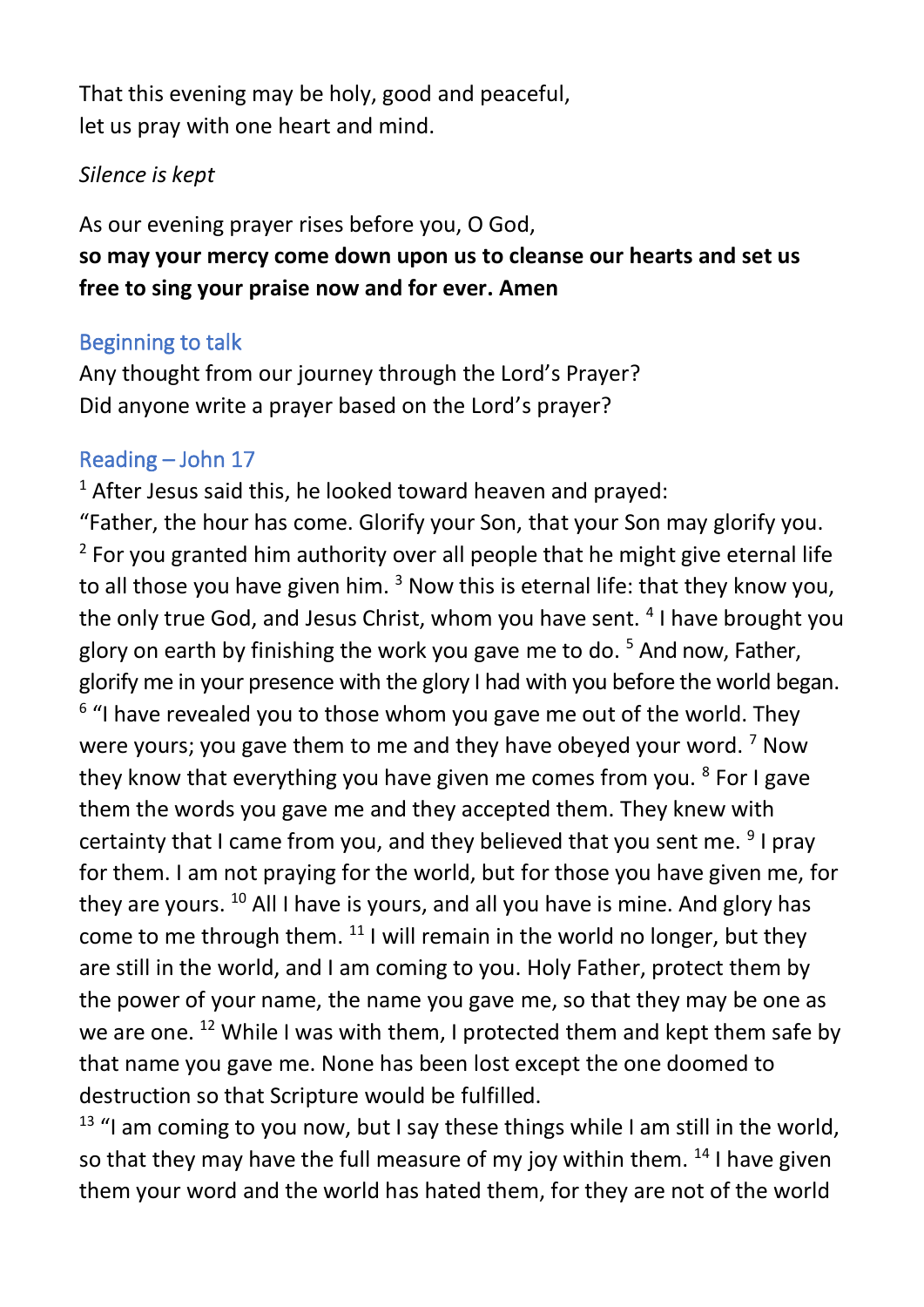any more than I am of the world.  $^{15}$  My prayer is not that you take them out of the world but that you protect them from the evil one. <sup>16</sup> They are not of the world, even as I am not of it.  $^{17}$  Sanctify them by the truth; your word is truth.  $^{18}$  As you sent me into the world, I have sent them into the world.  $^{19}$  For them I sanctify myself, that they too may be truly sanctified.

 $20$  "My prayer is not for them alone. I pray also for those who will believe in me through their message,  $^{21}$  that all of them may be one, Father, just as you are in me and I am in you. May they also be in us so that the world may believe that you have sent me.  $^{22}$  I have given them the glory that you gave me, that they may be one as we are one  $-$  <sup>23</sup> I in them and you in me —so that they may be brought to complete unity. Then the world will know that you sent me and have loved them even as you have loved me.

<sup>24</sup> "Father, I want those you have given me to be with me where I am, and to see my glory, the glory you have given me because you loved me before the creation of the world.

<sup>25</sup> "Righteous Father, though the world does not know you, I know you, and they know that you have sent me. <sup>26</sup> I have made you known to them, and will continue to make you known in order that the love you have for me may be in them and that I myself may be in them."

## Our Holy Week Conversation

Why is Jesus praying this prayer? How does this prayer compare with The Lord's Prayer? What is eternal life? How does Jesus' definition correspond with yours? Jesus talks about 'the world'. What is his 'take' on 'the world'? Are we part of the answer to this prayer? If so, what does that mean?

## Psalm 63

- **1 You, God, are my God, earnestly I seek you; I thirst for you, my whole being longs for you, in a dry and parched land where there is no water.**
- **2 I have seen you in the sanctuary and beheld your power and your glory.**
- **3 Because your love is better than life, my lips will glorify you.**
- **4 I will praise you as long as I live, and in your name I will lift up my hands.**